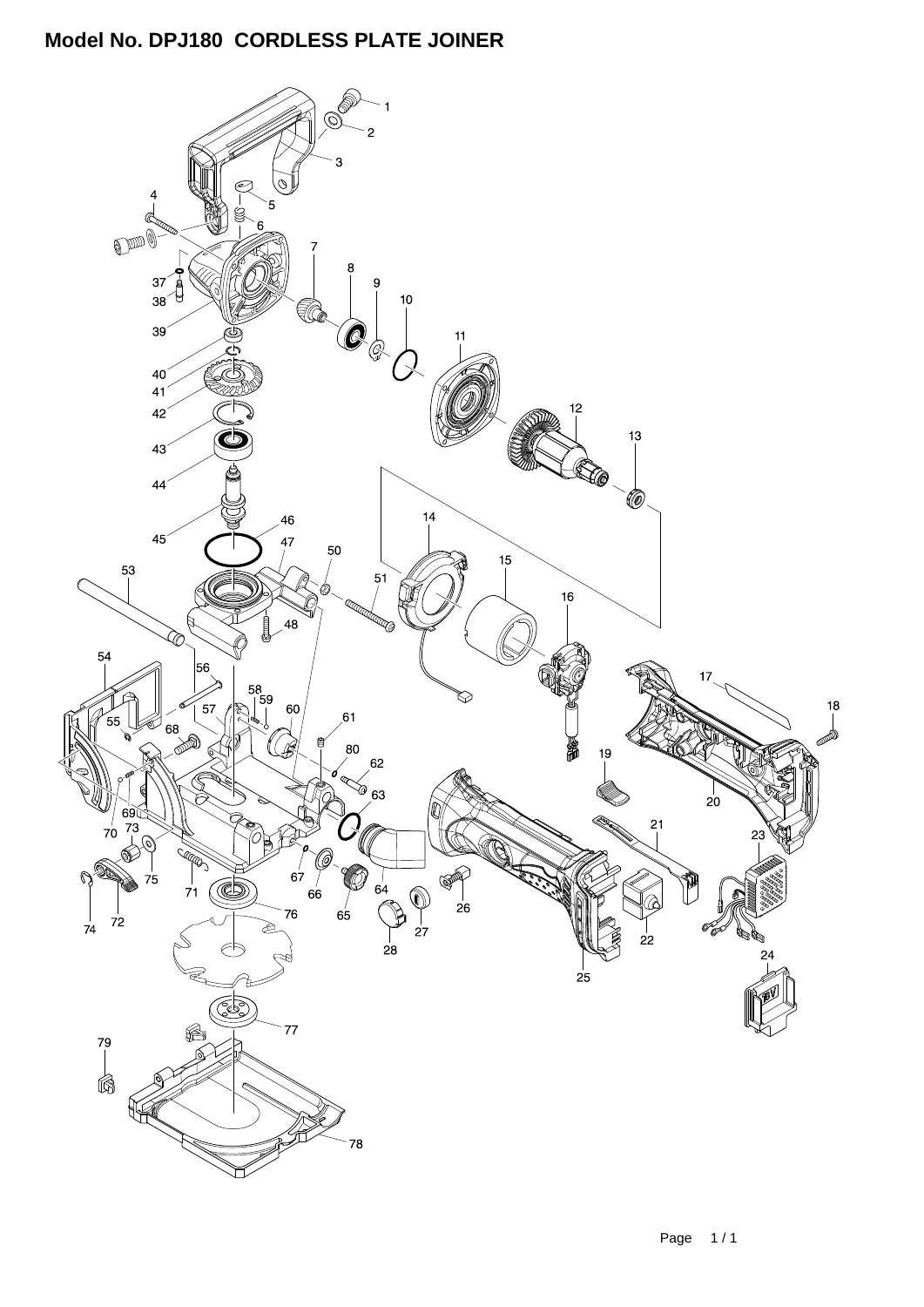| Item            | Parts No. | <b>Description</b>           | I/C | Qty            | N/O | Opt. 1 | Opt. 2 | <b>Note</b> |
|-----------------|-----------|------------------------------|-----|----------------|-----|--------|--------|-------------|
| 001             | 922422-3  | HEX. SOCKET HEAD BOLT M8X16  |     | $\overline{2}$ |     |        |        |             |
| 002             | 941202-8  | <b>FLAT WASHER 8</b>         |     | $\overline{2}$ |     |        |        |             |
| 003             | 453219-4  | <b>GRIP</b>                  |     | $\mathbf{1}$   |     |        |        |             |
| 004             | 266361-0  | TAPPING SCREW 4X30           |     | 4              |     |        |        |             |
| 005             | 417771-6  | PIN CAP                      |     | $\mathbf{1}$   |     |        |        |             |
| 006             | 233072-2  | <b>COMPRESSION SPRING 8</b>  |     | $\mathbf{1}$   |     |        |        |             |
| 007             | 227597-6  | SPIRAL BEVEL GEAR 11         |     | $\mathbf{1}$   |     |        |        |             |
| 008             | 210042-8  | <b>BALL BEARING 629LLB</b>   |     | $\mathbf{1}$   |     |        |        |             |
| 009             | 961005-4  | <b>RETAINING RING S-9</b>    |     | $\mathbf{1}$   |     |        |        |             |
| 010             | 213445-5  | O-RING 26                    |     | $\mathbf{1}$   |     |        |        |             |
| 011             | 317821-6  | <b>GEAR HOUSING COVER</b>    |     | $\mathbf{1}$   |     |        |        |             |
| 012             | 619295-0  | <b>ARMATURE</b>              |     | $\mathbf{1}$   |     |        |        |             |
| D10             |           | <b>INC. 7-11</b>             |     |                |     |        |        |             |
| 013             | 421977-0  | RUBBER RING 13               |     | $\mathbf{1}$   |     |        |        |             |
| 014             | 631714-6  | <b>LED CIRCUIT</b>           |     | $\mathbf{1}$   |     |        |        |             |
| 015             | 638627-2  | YOKE UNIT                    |     | $\mathbf{1}$   |     |        |        |             |
| 016             | 638979-1  | <b>ENDBELL COMPLETE</b>      |     | $\mathbf{1}$   |     |        |        |             |
| C <sub>10</sub> | 688165-4  | LINE FILTER                  |     | $\mathbf{1}$   |     |        |        |             |
| 017             | 815T35-6  | DPJ180 NAME PLATE            |     | $\mathbf{1}$   |     |        |        |             |
| 018             | 266326-2  | <b>TAPPING SCREW 4X18</b>    |     | 5              |     |        |        |             |
| 019             | 419566-3  | <b>SWITCH KNOB</b>           |     | $\mathbf{1}$   |     |        |        |             |
| 020             | 187839-9  | <b>HOUSING SET</b>           |     | $\mathbf{1}$   |     |        |        |             |
| C <sub>10</sub> | 263005-3  | RUBBER PIN 6                 |     | $\overline{2}$ |     |        |        |             |
| D <sub>10</sub> |           | <b>INC. 25</b>               |     |                |     |        |        |             |
| 021             | 419519-2  | <b>SWITCH LEVER</b>          |     | $\mathbf{1}$   |     |        |        |             |
| 022             | 650579-7  | SWITCH 1246.3223             |     | $\mathbf{1}$   |     |        |        |             |
| 023             | 620243-4  | CONTROLLER                   |     | $\mathbf{1}$   |     |        |        |             |
| 024             | 644808-8  | <b>TERMINAL</b>              |     | $\mathbf{1}$   |     |        |        |             |
| 025             | 187839-9  | <b>HOUSING SET</b>           |     | $\mathbf{1}$   |     |        |        |             |
| C <sub>10</sub> | 263005-3  | <b>RUBBER PIN 6</b>          |     | $\overline{c}$ |     |        |        |             |
| D <sub>10</sub> |           | <b>INC. 20</b>               |     |                |     |        |        |             |
| 026             | 191971-3  | CARBON BRUSH CB-430          |     | $\mathbf{1}$   |     |        |        |             |
| 027             | 643954-4  | <b>BRUSH HOLDER CAP</b>      |     | $\overline{2}$ |     |        |        |             |
| 028             | 419518-4  | HOLDER CAP COVER             |     | $\overline{2}$ |     |        |        |             |
| 037             | 213960-9  | O RING 5                     |     | $\mathbf{1}$   |     |        |        |             |
| 038             | 256496-5  | SHOULDER PIN 4               |     | $\mathbf{1}$   |     |        |        |             |
| 039             | 141400-6  | <b>GEAR HOUGING COMPLETE</b> |     | $\mathbf{1}$   |     |        |        |             |
| C <sub>10</sub> | 263002-9  | RUBBER PIN 4                 |     | $\mathbf{1}$   |     |        |        |             |
| 040             | 210033-9  | <b>BALL BEARING 696ZZ</b>    |     | $\mathbf{1}$   |     |        |        |             |
| 041             | 233950-6  | RING SPRING 11               |     | $\mathbf{1}$   |     |        |        |             |
| 042             | 227598-4  | SPIRAL BEVEL GEAR 36         |     | $\mathbf{1}$   |     |        |        |             |
| 043             | 962151-6  | <b>RETAINING RING R-32</b>   |     | $\mathbf{1}$   |     |        |        |             |
| 044             | 211129-9  | BALL BEARING 6201DDW         |     | $\mathbf{1}$   |     |        |        |             |
| 045             | 326120-5  | <b>SPINDLE</b>               |     | $\mathbf{1}$   |     |        |        |             |
| 046             | 213622-9  | O RING 45                    |     | $\mathbf{1}$   |     |        |        |             |
| 047             | 318812-0  | <b>BEARING BOX</b>           |     | $\mathbf{1}$   |     |        |        |             |
| 048             | 911136-9  | PAN HEAD SCREW M4X20         |     | 4              |     |        |        |             |
| 050             | 931203-4  | HEX. NUT M5                  |     | $\mathbf{1}$   |     |        |        |             |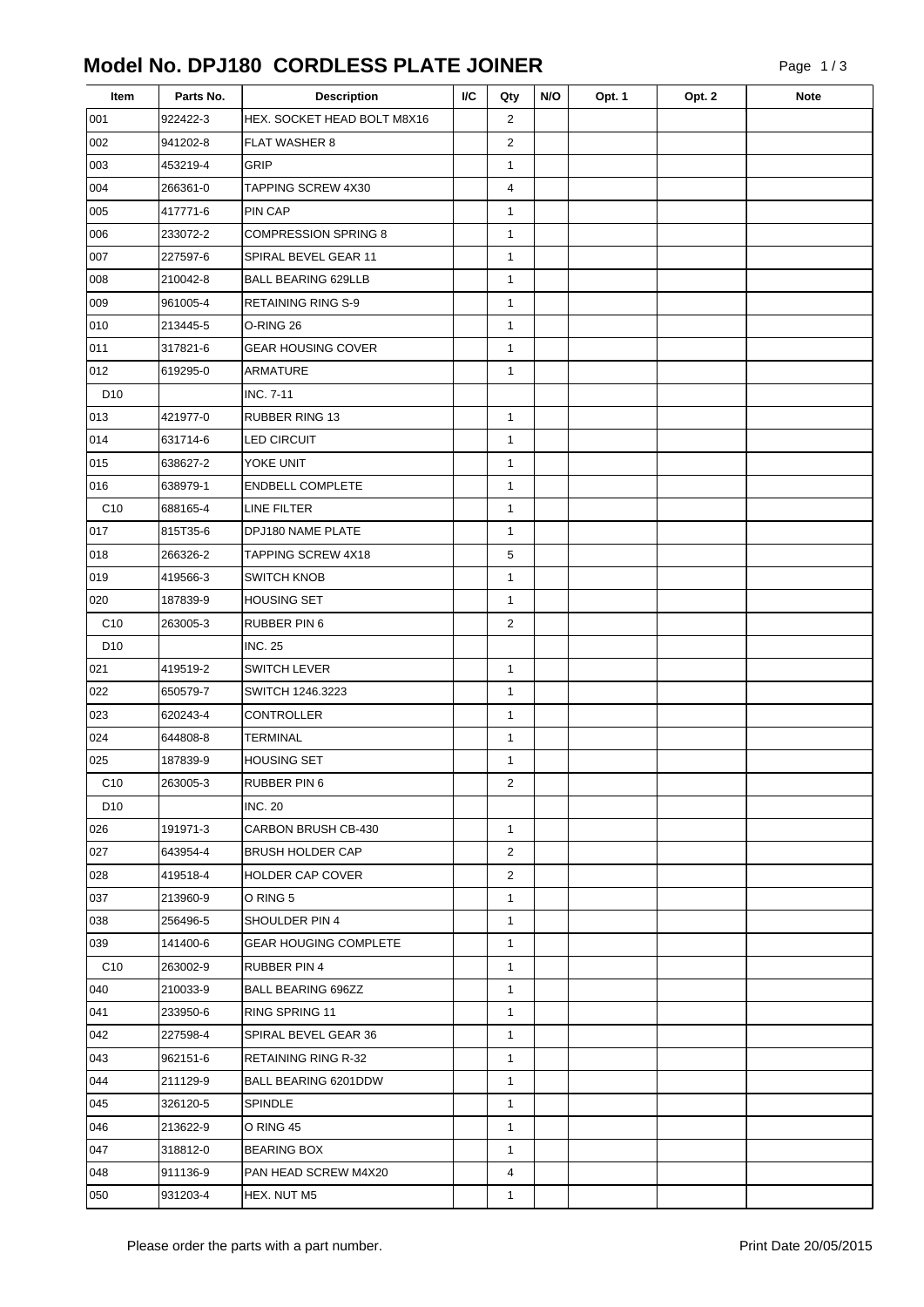| Item            | Parts No. | <b>Description</b>             | I/C | Qty            | N/O     | Opt. 1 | Opt. 2 | <b>Note</b> |
|-----------------|-----------|--------------------------------|-----|----------------|---------|--------|--------|-------------|
| 051             | 266741-0  | PAN HEAD SCREW M5X50           |     | $\mathbf{1}$   |         |        |        |             |
| 053             | 326145-9  | ROD <sub>10</sub>              |     | 2              |         |        |        |             |
| 054             | 141247-8  | <b>FENCE COMPLETE</b>          |     | $\mathbf{1}$   |         |        |        |             |
| 055             | 961017-7  | STOP RING E-3                  |     | $\overline{2}$ |         |        |        |             |
| 056             | 256689-4  | PIN <sub>4</sub>               |     | $\overline{2}$ |         |        |        |             |
| 057             | 318813-8  | <b>BASE</b>                    |     | 1              |         |        |        |             |
| 058             | 231282-5  | COMPRESSION SPRING 2.4         |     | $\mathbf{1}$   |         |        |        |             |
| 059             | 216001-0  | STEEL BALL 3.5                 |     | 1              |         |        |        |             |
| 060             | 318814-6  | <b>STOPPER</b>                 |     | $\mathbf{1}$   |         |        |        |             |
| 061             | 266264-8  | H.S.SET SCREW(FLAT POINT)M5X6  |     | $\overline{2}$ |         |        |        |             |
| 062             | 266738-9  | +PAN HEAD SCREW M4             |     | $\mathbf{1}$   |         |        |        |             |
| 063             | 213008-7  | O RING 22.4                    |     | 1              |         |        |        |             |
| 064             | 415252-4  | <b>DUST NOZZLE</b>             |     | $\mathbf{1}$   |         |        |        |             |
| 065             | 265785-7  | THUMB SCREW M5X10              |     | $\mathbf{1}$   |         |        |        |             |
| 066             | 232131-9  | <b>LEAF SPRING</b>             |     | 1              |         |        |        |             |
| 067             | 213023-1  | O RING 4                       |     | $\mathbf{1}$   |         |        |        |             |
| 068             | 266737-1  | FLAT HEAD SQ. NECK BOLT M6X20  |     | 1              |         |        |        |             |
| 069             | 231282-5  | <b>COMPRESSION SPRING 2.4</b>  |     | 1              |         |        |        |             |
| 070             | 216001-0  | STEEL BALL 3.5                 |     | 1              |         |        |        |             |
| 071             | 231795-6  | <b>TENSION SPRING 8</b>        |     | $\overline{2}$ |         |        |        |             |
| 072             | 272263-0  | LEVER 40                       |     | $\mathbf{1}$   |         |        |        |             |
| 073             | 252159-1  | HEX. NUT M6                    |     | $\mathbf{1}$   |         |        |        |             |
| 074             | 961014-3  | STOP RING E-8                  |     | $\mathbf{1}$   |         |        |        |             |
| 075             | 253804-1  | <b>FLAT WASHER 6</b>           |     | 1              |         |        |        |             |
| 076             | 224280-6  | <b>INNER FLANGE 40</b>         |     | 1              |         |        |        |             |
| 077             | 224505-8  | LOCK NUT 10-40                 |     | 1              |         |        |        |             |
| 078             | 318845-5  | <b>BLADE COVER</b>             |     | $\mathbf{1}$   |         |        |        |             |
| 079             | 424479-5  | <b>RUBBER SPIKE</b>            |     | 2              |         |        |        |             |
| 080             | 213023-1  | O RING 4                       |     | $\mathbf{1}$   |         |        |        |             |
| A01             | 123149-0  | ANGLE GUIDE ASSEMBLY           |     | 1              |         |        |        |             |
| D <sub>10</sub> |           | COMPO-PARTS                    |     |                |         |        |        |             |
| A02             | 123150-5  | <b>DUST BAG ASSEMBLY</b>       |     | $\mathbf{1}$   |         |        |        |             |
| C <sub>10</sub> | 410602-8  | <b>FASTENER</b>                |     | $\mathbf{1}$   |         |        |        |             |
| A03             | 415579-2  | SET PLATE 4                    |     | $\mathbf{1}$   |         |        |        |             |
| A04             | B-20644   | CUTTER 100MMX6T                |     | $\mathbf{1}$   |         |        |        |             |
| A05             | 782401-1  | <b>LOCK NUT WRENCH 20</b>      |     | $\mathbf{1}$   |         |        |        |             |
| A06F            | ***DC18RC | DC18RC FAST CHARGER            |     | $\mathbf{1}$   |         |        |        |             |
| A06H            | ***DC18RC | DC18RC FAST CHARGER            |     | $\mathbf{1}$   |         |        |        |             |
| A07F            | 194204-5  | BATTERY BL1830 SET             |     | $\overline{2}$ | $\star$ |        |        |             |
| A07H            | 194204-5  | BATTERY BL1830 SET             |     | $\overline{2}$ | $\star$ |        |        |             |
| A07-1F          | 194204-5  | BATTERY BL1830 SET             | O   | 2              |         |        |        |             |
| A07-1H          | 194204-5  | BATTERY BL1830 SET             | O   | 2              |         |        |        |             |
| A08F            | 450128-8  | <b>BATTERY COVER</b>           |     | $\mathbf{1}$   |         |        |        |             |
| A08H            | 450128-8  | BATTERY COVER                  |     | $\overline{2}$ |         |        |        |             |
| A09F            | 141533-7  | PLASTIC CARRYING CASE COMPLETI |     | $\mathbf{1}$   |         |        |        |             |
| C <sub>10</sub> | 162315-4  | LATCH                          |     | $\overline{2}$ |         |        |        |             |
| C <sub>20</sub> | 452137-3  | <b>HANDLE</b>                  |     | $\mathbf{1}$   |         |        |        |             |
| C30             | 452143-8  | <b>SHAFT</b>                   |     | $\overline{2}$ |         |        |        |             |